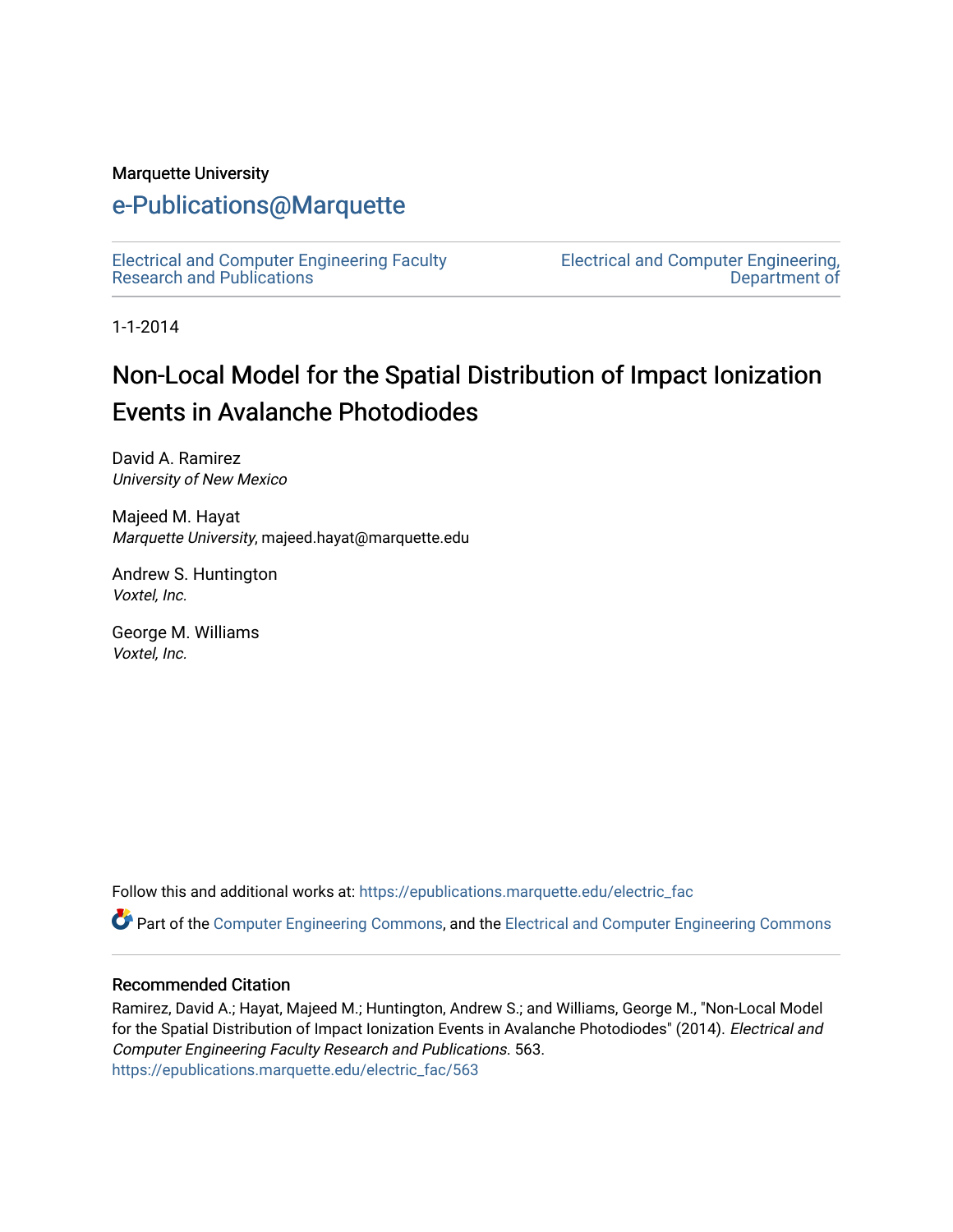**Marquette University**

## **e-Publications@Marquette**

## *Electrical and Computer Engineering Faculty Research and Publications/College of Engineering*

*This paper is NOT THE PUBLISHED VERSION;* **but the author's final, peer-reviewed manuscript.** The published version may be accessed by following the link in th citation below.

*IEEE Photonics Technology Letters*, Vol. 26, No. 1 (January 1, 2014): 25-28. [DOI.](https://doi.org/10.1109/LPT.2013.2289974) This article is © Institute of Electrical and Electronic Engineers (IEEE) and permission has been granted for this version to appear in [e-Publications@Marquette.](http://epublications.marquette.edu/) Institute of Electrical and Electronic Engineers (IEEE) does not grant permission for this article to be further copied/distributed or hosted elsewhere without the express permission from Institute of Electrical and Electronic Engineers (IEEE).

# Non-Local Model for the Spatial Distribution of Impact Ionization Events in Avalanche Photodiodes

David A. Ramirez

Center for High Technology Materials, and the Department of Electrical and Computer Engineering, University of New Mexico, Albuquerque, NM

#### Majeed M. Hayat

Center for High Technology Materials, and the Department of Electrical and Computer Engineering, University of New Mexico, Albuquerque, NM

#### Andrew S. Huntington

Voxtel, Inc., Beaverton, OR

George M. Williams

Voxtel, Inc., Beaverton, OR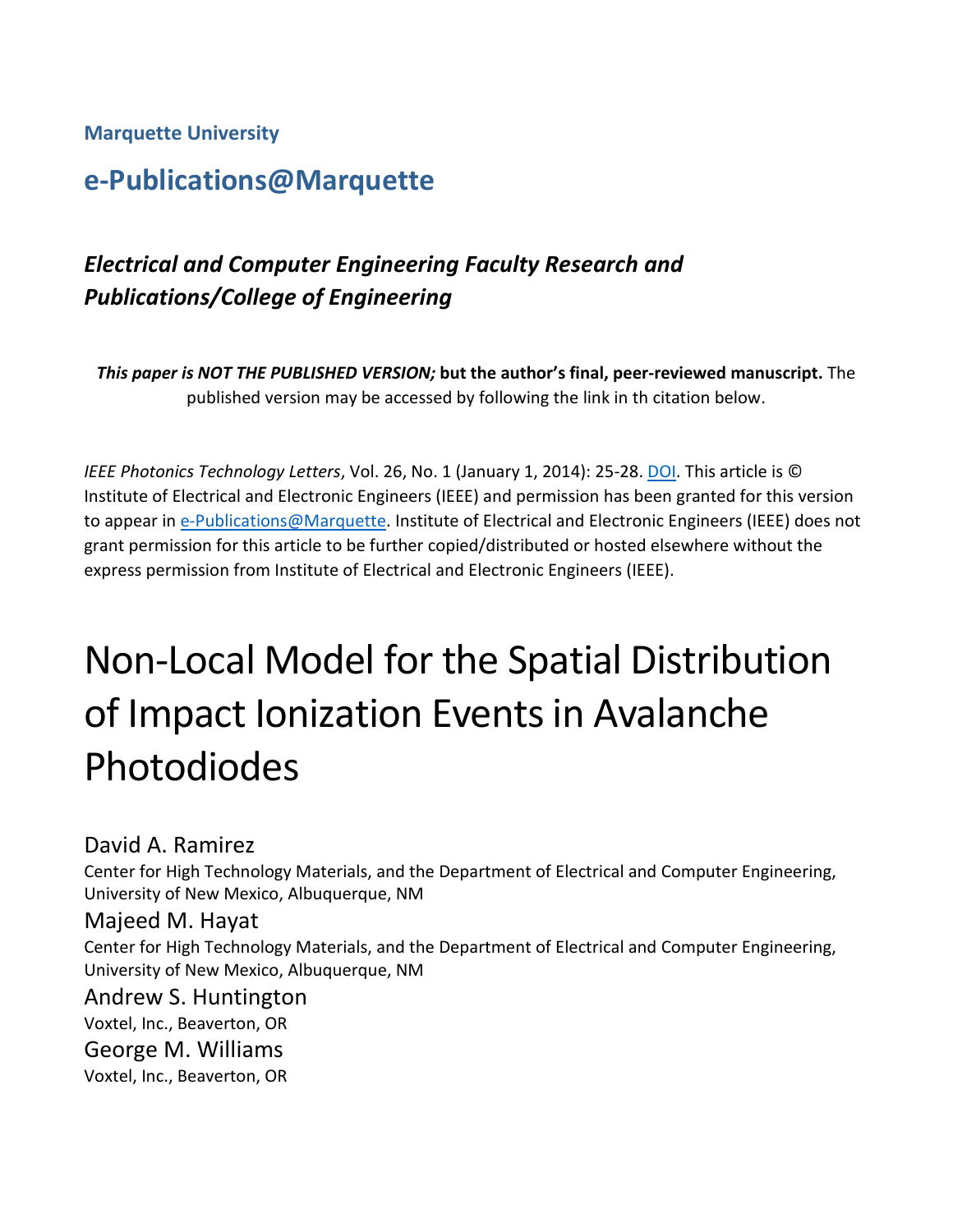## Abstract

We report an extension of the analytical dead space multiplication theory that provides the means to theoretically determine the spatial distribution of electron and hole impact-ionization events in an arbitrarily specified heterojunction multiplication region. The model can be used to understand the role of the dead space in regularizing the locations of impact ionization. It can also be utilized to analyze, design, and optimize new generations of ultra-low noise, multistaged gain avalanche photodiodes based upon judiciously energizing and relaxing carriers to enhance electron impact ionization and suppress hole impact ionization.

#### SECTION I. Introduction

Avalanche photodiodes (APDs) are widely deployed in high-data-rate optical communications and laser radar systems that operate in the range of wavelengths from 950 nm to 1700 nm. Among the APD structures, the separate absorption, charge and multiplication (SACM) InP-InGaAs APDs have been the preferred structure for two reasons. First, they have high sensitivity, which results from their internal carrier multiplication, namely the avalanche of impact ionizations that result from each photogenerated carrier. Second, they are highly cost effective compared to receivers that employ optical pre-amplification. However, due to the stochastic nature of the impact ionization process the multiplication gain comes at the expense of extra noise. This multiplication noise is characterized by a quantity termed the excess noise factor, which accounts for the gain uncertainty.

Various approaches have been explored to reduce the excess noise factor of APDs. They include the use of thin multiplication regions and impact-ionization engineered (I2E)multiplication regions. Both of these approaches exploit the dead-space effect to reduce the excess noise by making the spatial distribution of impact ionizations more deterministic [1], [2]. The dead space is the minimum distance a carrier must travel before it gains sufficient energy from the electric field to cause an impact ionization. Another approach is to suppress the impact ionization of holes (or alternatively, electrons),  $\beta \to 0$  (or  $\alpha \to 0$ ), to make  $\alpha$  and  $\beta$  as dissimilar as possible. According to McIntyre's local field theory [3], both the gain-bandwidth product and the excess noise of APDs improve when one of the ionization coefficients is much larger than the other [4], [5]. As such, there has been a growing interest in APD structures that suppress the impact ionization of holes (or electrons) by impactionization engineering of the multiplication region [6], [7]. In these structures the relaxation of one type of carrier (to prevent it from impact ionizing) is achieved by judiciously engineering the different layers of the heterojunction multiplication region and the electric field profile therein. A key factor in the successful design of this multi-layer multiplication regions is the ability to accurately determine the places at which electrons and holes trigger impact ionization events. While Monte-Carlo based simulation methods [6] exist to make such predictions, no theoretical method has yet been reported to the best of our knowledge.

In this letter we report an extension of the Dead Space Multiplication Theory (DSMT) [8] that enables the computation of the spatial distribution of the impact-ionization events within an arbitrarily specified heterojunction multiplication region without resorting to Monte-Carlo simulations. The newly developed recursive equations allow us to determine the number of electron and hole impact-ionization events individually within any sub-region of the multiplication region. Consequently, the developed model is a general model that is not limited to a particular structure of the multiplication region and, as such, it can be applied to a wide variety of multiplication-region designs. Preliminary results of the model were reported in [9]; however, no mathematical derivation was provided therein and the results were limited to showing the distribution of impact ionization events in two APD structures. In this letter we provide a rigorous mathematical derivation of the equations that describe the model.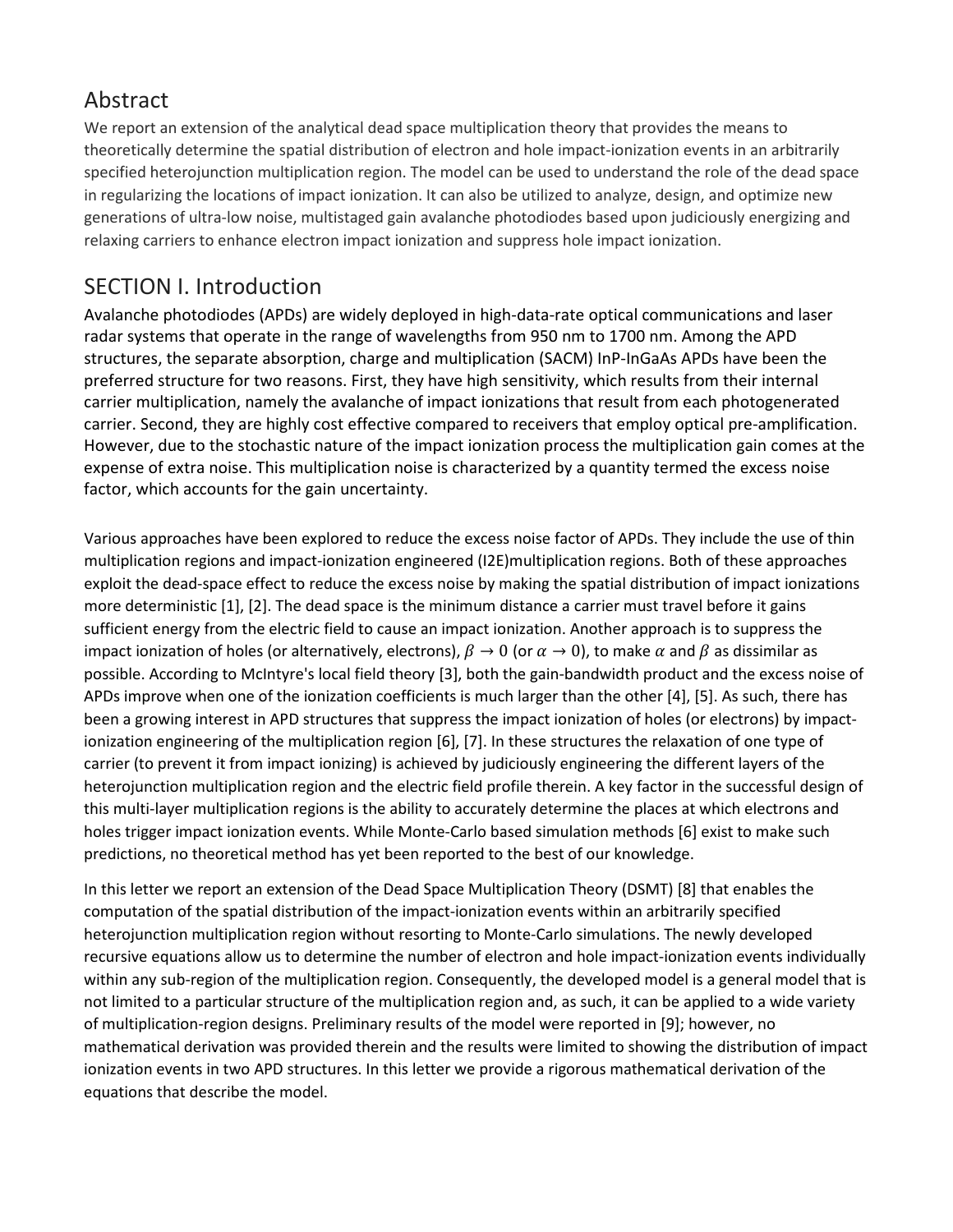#### SECTION II. Model

Consider an arbitrary multiplication region extending from  $x = 0$  to  $x = w$ . We term an impact ionization event that is effected by a conduction-band electron an electron-ionization event; on the other hand, an impact ionization event that is effected by a valence-band hole is termed a hole-ionization event. Let  $A$  be any subregion of the interval  $[0, w]$ . We will describe the equations that will enable us to solve the problem of computing the mean of the total number of electron-ionization events as well as the hole-ionization events occurring in the subregion A after a single parent carrier (at a prescribed location) initiates the avalanche process. Note that if we can solve this problem for any subset A, then we can specialize it to the intervals  $A_1 =$  $[0, w/n]$ ,  $A_2 = [w/n, 2w/n]$ , ...,  $A_n = [(n-1)w/n, w]$ , and obtain the distribution of electron- and holeionization events throughout the multiplication region. (The partition parameter  $n$  is selected to achieve a desired spatial distribution resolution.) To solve this problem, we define  $Z_{e,A}(x)$  and  $Z_{h,A}(x)$  as the total stochastic number of electron impact-ionization events and hole impact-ionization events, respectively, in the subregion  $A$  when the avalanche process is triggered by a parent electron at location  $x$ . Similarly, we define  $Y_{e,A}(x)$  and  $Y_{h,A}(x)$  as the total stochastic number of electron impact-ionization events and hole impactionization events, respectively, in the subregion  $A$  when the avalanche process is triggered by a parent hole at location  $x$ . Note that these quantities are different from the ones described in [8]. Specifically, here they represent the number of ionizations produced only by one species in a prescribed subregion while in [8] they represent the total number of offspring (in place of species-specific impact ionizations) in the entire multiplication region. Before proceeding with the formulation of recursive equations that enable us to solve for the ensemble averages of the quantities  $Z_{e,A}(x)$  and  $Z_{h,A}(x)$ ,  $Y_{e,A}(x)$  and  $Y_{h,A}(x)$ , let us formally introduce the probability density function of the distance from the birth location of a carrier to the location of its first impact ionization thereafter. Following the notation in [2], let  $h_e(\xi|x)$  denote the pdf of the distance,  $\xi$ , to the first ionization measured from the electron's birth position at x. Similarly,  $h_h(\xi|x)$  denotes the pdf of the distance traveled by a hole born at x before it first ionizes. In the DSMT,  $h_e(\xi|x)$  and  $h_h(\xi|x)$  are described by the shifted-exponential models

$$
h_e(\xi|x) = \begin{cases} \alpha(x+\xi)e^{-\int_{d_e(x)}^{\xi} \alpha(x+y)dy}, & \text{if } \xi \ge d_e(x) \\ 0, & \text{otherwise} \end{cases}
$$
 (1)

and

$$
h_h(\xi|x) = \begin{cases} \beta(x-\xi)e^{-\int_{d_h(x)}^{\xi} \beta(x-y)dy} & \text{if } \xi \ge d_h(x) \\ 0, & \text{otherwise,} \end{cases}
$$

where  $d_e(x)$  and  $d_h(x)$  are the electron and hole dead spaces, respectively. The exact formulas for calculating the dead space can be found elsewhere [2].

We now invoke a renewal argument, similar to that introduced in [8] to obtain recursive (integral) equations for the mean of the quantities  $Z_{e,A}(x)$  and  $Z_{h,A}(x)$ ,  $Y_{h,A}(x)$  and  $Y_{h,A}(x)$ , which we shall denote as  $z_{e,A}(x)$  and  $z_{h,A}(x)$ ,  $y_{e,A}(x)$  and  $y_{h,A}(x)$ , respectively. Consider a parent electron at x initiating the avalanche process and suppose that its first ionization occurs at some location  $\xi > x$ . If we assume (for the moment) that  $\xi \notin A$ , then the conditional mean of  $Z_{e,A}(x)$  given that the first ionization has occurred at  $\xi$  is simply  $z_{e_1,A}(\xi) + z_{e_2,A}(\xi) + y_{e,A}(\xi)$ , where  $z_{e_1,A}(\xi)$  and  $z_{e_2,A}(\xi)$  are the total average electron ionization events resulting from the two offspring electrons at  $\xi$ , while  $y_{e,A}(\xi)$  is the total average electron ionization events resulting from the offspring hole at  $\xi$ . On the other hand, if the location  $\xi$  of the first ionization is in A,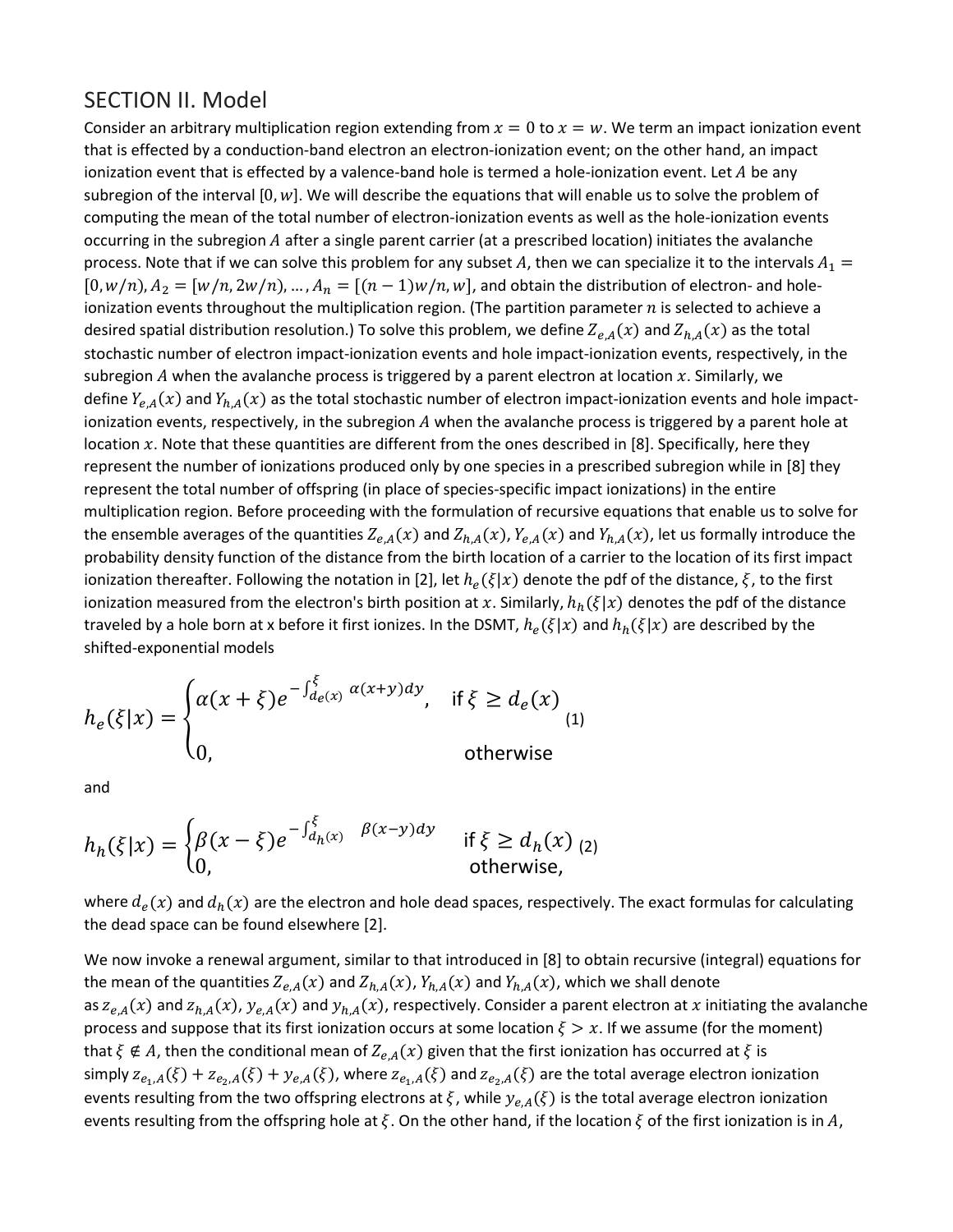then upon the first ionization we will already have had one electron ionization, and this addition has to be accounted for. In this case, the conditional mean of  $Z_{e,A}(x)$  is  $1 + z_{e_1,A}(\xi) + z_{e_2,A}(\xi) + y_e(\xi)$ . Of course, there is a chance that the parent electron does not impact ionize at all (with probability  $\int_w^\infty-h_{e,A}(\xi|x)d\xi$ , in which case  $Z_{e,A}(x)$  be zero. By considering all of these scenarios while averaging over all possible locations  $\xi$  of the location of the first impact ionization (by the parent electron) and upon further simplification we obtain the integral equation

$$
z_{e,A}(x) = \int_A h_e(\xi|x) d\xi + \int_x^w [2z_{e,A}(\xi) + y_{e,A}(\xi)] h_e(\xi|x) d\xi
$$
 (3)

where the first term is simply the probability that the first ionization occurs in the region  $A$ . We can repeat the same argument to analyze the ensemble averages of the quantities  $Z_{h,A}(x)$ ,  $Y_{e,A}(x)$  and  $Y_{h,A}(x)$ ; such analysis leads to three additional integral equations:

$$
y_{e,A}(x) = \int_0^x [2y_{e,A}(\xi) + z_{e,A}(\xi)]h_h(\xi|x)d\xi
$$
  
\n
$$
z_{h,A}(x) = \int_x^w [2z_{e,A}(\xi) + y_{e,A}(\xi)]h_e(\xi|x)d\xi
$$
\n(4)(5)

and

$$
y_{h,A}(x) = \int_A h_h(\xi|x)d\xi + \int_0^x [2y_{h,A}(\xi) + z_{h,A}(\xi)]h_h(\xi|x)d\xi.
$$
 (6)

The coupled recursive  $(3)$ ,  $(4)$ ,  $(5)$  and  $(6)$  can be solved numerically using a simple iterative method.

#### SECTION III. Results

We have calculated the spatial distribution of electron- and hole-ionization events for two different cases of the multiplication region: (i) a hole-injection InP homojunction multiplication region, and (ii) an InAlAs/InAlGaAs electron-injection heterojunction multiplication region based on the multi-stage multiplication region reported in [10](See Fig. 1 in [10]). In our calculations we used the parameters of InP reported by Tan et al. [11], the parameters of  $In_{0.52}Al_{0.48}As$  reported by Saleh et al. [12], and the parameters of  $In_{0.53}Ga_{0.47}As$  reported by Pearsall [13] (Other impact ionization coefficients for  $In<sub>0.53</sub>Ga<sub>0.47</sub>As$  that may be used are reported elsewhere [14]).



**Fig. 1.** Spatial distribution of electron-impact ionization (red) and hole-impact ionization (blue) events for a InP homojunction multiplication region of 150 nm. The partition parameter,  $n$ , used in the calculations is 50.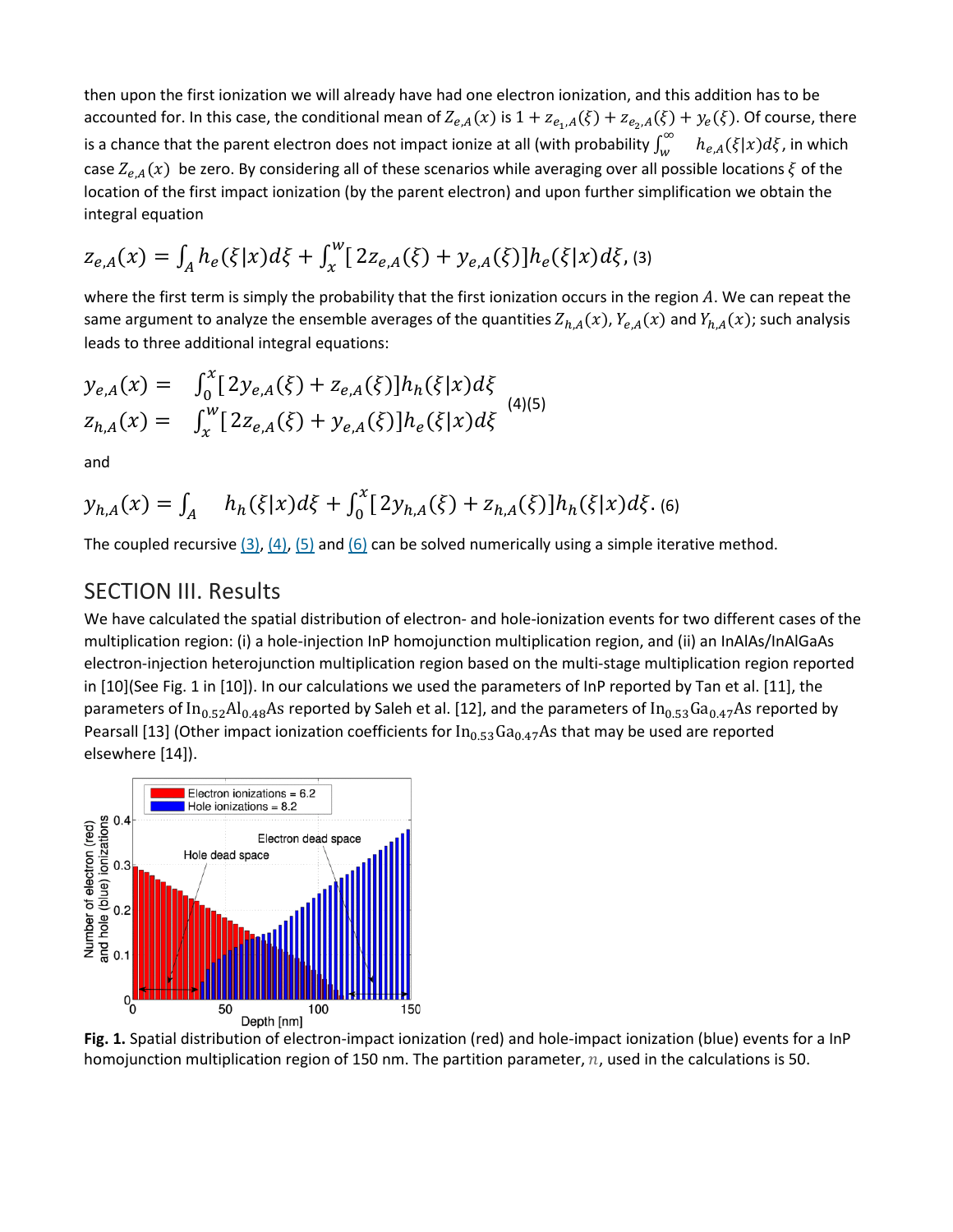Fig. 1 shows the calculated spatial distribution of electron-impact ionizations and hole-impact ionizations in an InP homojunction multiplication region of 150 nm under a constant electric field while using  $n = 50$ . The mean multiplication gain is 15. It is assumed that parent holes are injected at  $x = 0$ . As expected, it can be seen from the figure that the number of hole-impact ionization events increases as the holes approach  $x = 150$  nm while the number of electron impact ionizations events increases as the electrons approach  $x = 0$ . This is consistent with the fact that holes and electrons multiply as they acquire sufficient kinetic energy from the electric field traveling in opposite directions. The figure also captures the effect of the dead space on the spatial distribution of the impact ionization events: the region in the beginning of the multiplication region, from  $x = 0$  to  $x \approx$ 37 nm, exhibits no hole impact ionizations due to the dead space of the holes in this region. Similarly, in the region at the end of the multiplication region, from  $x \approx 112$  nm to  $x = 150$  nm, no electron impact ionizations are observed, as expected due to the electrons' dead space in this region.

We have also calculated the spatial distribution of the electron- and hole-impact ionization events considering a single-carrier multiplication (SCM) APD with an InAlAs/InAlGaAs multiplication region. SCM-APDs were developed by Voxtel Inc. to obtain quasi-deterministic multiplication gains by suppressing hole impact ionization events [7], [10]. The multiplication region of an SCM-APD consists of a cascaded multiplier architecture, which combines various design techniques to suppress hole ionizations and enhance electron ionizations [7], [10]. Fig. 2 shows the electric field profile across the multiplication region. The multiplication region has 5 multiplication cells, each of which consists of an avalanche layer, a hole relaxation layer, and an electron heating layer. The inset of Fig. 2 shows electric-field profile of the first two multiplications cells and the corresponding layers inside the cells. We assume that parent electrons are injected at  $x = 0$ . To incorporate carrier relaxation due to phonon scattering we replace the nonlocalized ionization coefficients  $\alpha(x)$  and  $\beta(x)$  (in  $(1)$  and  $(2)$ ) by the so-called "scattering-aware" ionization coefficients  $\overline{\alpha}(\xi|x)$  and  $\overline{\beta}(\xi|x)$ , respectively [7]. In addition, we also need to replace  $d_e(x)$  and  $d_h(x)$  by their scattering-aware counterparts  $\overline{d_e}(x)$  and  $d_h(x)$ , respectively. To calculate  $\overline{\alpha}(\xi|x)$ ,  $\overline{\beta}(\xi|x)$ ,  $\overline{d_e}(x)$ , and  $\overline{d_h}(x)$  we assume that a carrier loses its energy and ceases to be able to impact-ionize if it travels a certain nominal distance during which its impact ionization coefficient ( $\alpha$  for electrons and  $\beta$  for holes) is below a certain threshold (30 nm below  $10^3$ cm<sup>-1</sup>). Here, we assume that the energy accumulated by a carrier is reset to zero once the carrier travels the nominal distance under a field that falls below a certain threshold. For completeness, we briefly describe the scattering-aware ionization coefficients,  $\overline{\alpha}(\xi|x)$  and  $\overline{\beta}(\xi|x)$  drawing freely from [7]. The quantity  $\overline{\alpha}(\xi|x)$  is the ionization coefficient at  $\xi$  for an electron that has zero energy at location x, with  $x < \xi$ , and  $\overline{\beta}(\xi|x)$  is the ionization coefficient at  $\xi$  for a hole that has zero energy at location x, with  $x > \xi$ . Note that these coefficients are dependent on the entire field profile from x to  $\xi$ , not simply on the field at  $\xi$ . The quantities  $d_e(x)$  and  $d_h(x)$  denote the dead spaces that an electron and hole, respectively, created at location  $x$  in the multiplication region must travel before they can accumulate their ionization threshold energy in the material. For an electron starting at location x with zero energy reserve, we set  $\overline{\alpha}(\xi|x) = 0$  if  $\xi < x + \overline{d_e}(x)$ . However, if  $\xi \ge x + \overline{d_e}(x)$ , then we find the last point, s, at which the energy of the electron was reset to zero, and then check whether the electron has traveled the dead space  $\overline{d_e}(s)$  beyond the point s. If indeed it has traveled  $\overline{d_e}(s)$  beyond s, we set  $\overline{\alpha}(\xi|x) = \alpha(\xi)$ , where  $\alpha(\xi)$  is the usual nonlocalized ionization coefficient (also termed enabled ionization coefficient). On the other hand, if the electron has not traveled a distance  $\overline{d_e}(s)$  beyond s, we set  $\overline{\alpha}(\xi|x) = \alpha(\xi)$ . The scattering-aware ionization coefficient for the holes is calculated similarly. Once the scattering-aware ionization coefficients are calculated, they are substituted for the nonlocalized ionization coefficients in  $(1)$  and  $(2)$ . More details about the scatteringaware DSMT are provided by Williams et al. [7]. In [10], the scattering-aware DSMT was used to calculate the gain and excess noise factor of a 10-stage InAlAs/InGaAs single carrier multiplication APD reported therein. The results of the model are consistent with Voxtel's Monte-Carlo simulations and experimental results [10].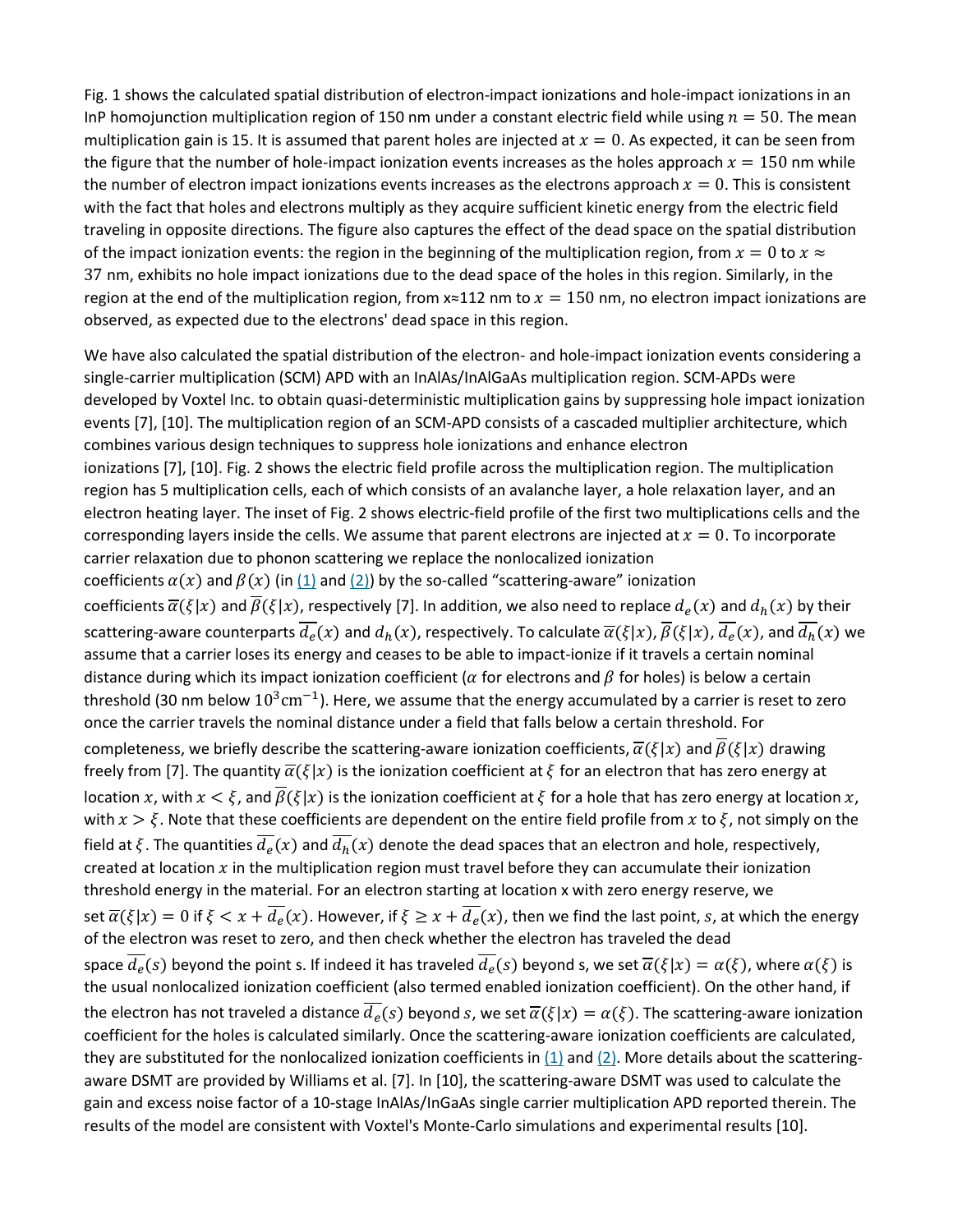

**Fig. 2.** Electric-field profile across the InAlAs/InAlGaAs SCM APD multiplication region. The inset shows electricfield profile of the first two multiplications cells and the corresponding layers inside the cells. Details about the design of the multiplication cells can be found elsewhere [7], [10].

Fig. 3 shows the distribution of the electron- and hole-ionization events in an SCM-APD with a multiplication region of 1 μm. The electric field across this multiplication region is shown in Fig. 2. It can be seen that most of the impact ionization events occur in the lower band-gap and high ionization rate layers (InAlGaAs), which are the layers where the electric field is at a maximum. The figure also shows the large difference between the number of electron-impact ionizations compared to that of hole-impact ionizations. This disparity is a result of two factors: (1) the hole-relaxation layers, which prevent the holes form acquiring sufficient kinetic energy to impact ionize and subsequently reducing excess noise, and (2) the electrons are pre-heated prior injection into the InAlGaAs layer.



**Fig. 3.** Spatial distribution of electron-impact ionization (red) and hole-impact ionization (blue) events for an SCM-APD with a multiplication region of 1  $\mu$ m. The partition parameter, n, used in the calculations is 100.

#### SECTION IV. Discussion

The reported model can be very useful for understanding and designing APDs in which the locations where impact ionization events take place are controlled to improve device performance. Examples of this type of devices are heterostructure APDs designed to achieve ultra-low excess noise performance by suppressing the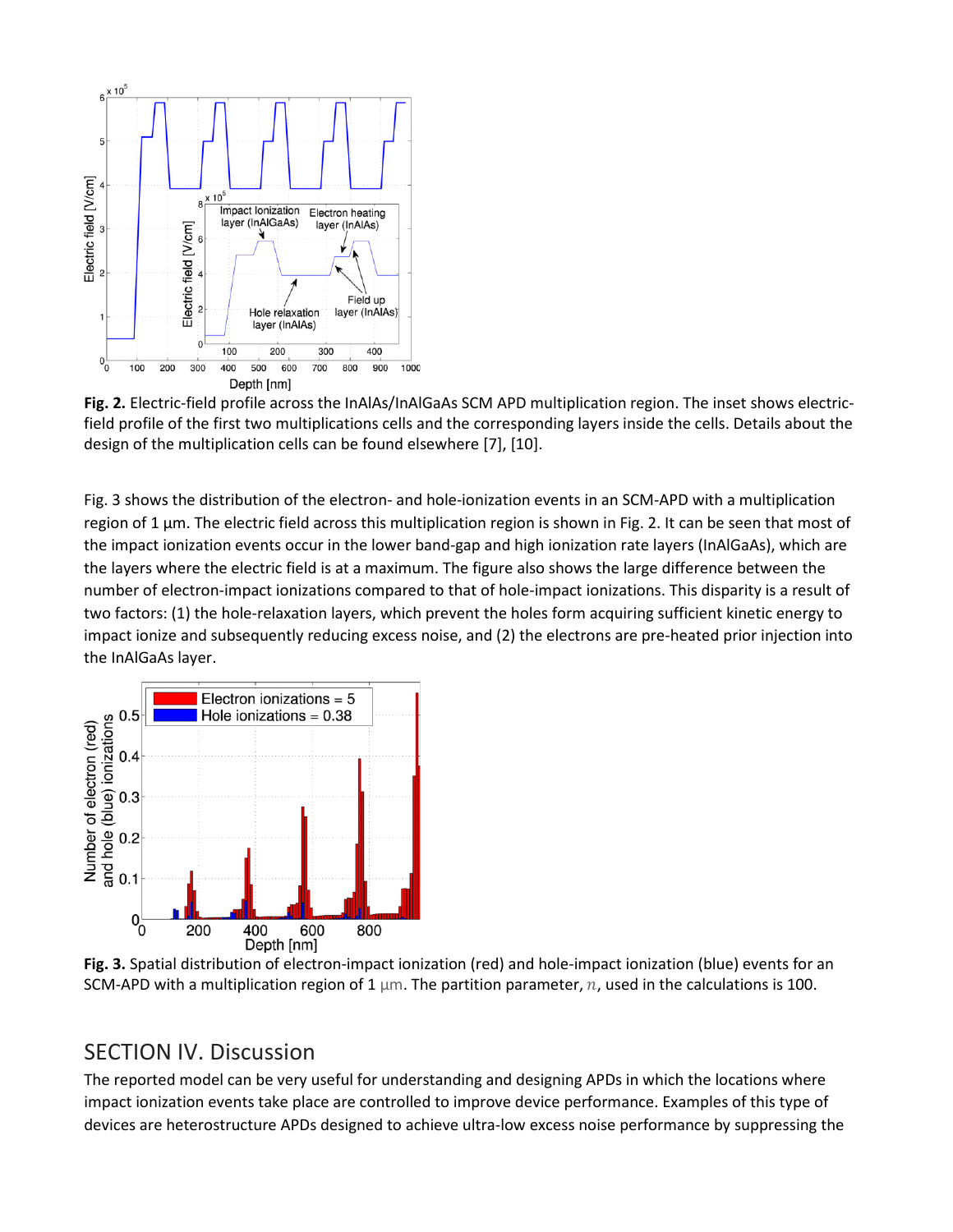impact ionizations due to holes [1], [7], [10]. In addition, the model is capable of handling nonuniform electric fields and position-dependent ionization coefficients. However, as an analytical approximation of the impact ionization process, this model is based on assumptions that are accurate under certain conditions. Specifically, the model assumes that after a carrier has traveled a minimum distance given by the dead-space, it will impact ionize according to a probability density function that depends only on the electric field and material-specific ionization-model parameters along the path to ionization. These assumptions are accurate for electric-field profiles that change slowly across the multiplication region. In particular, our model allows the ionization coefficients to change instantaneously as carriers cross heterojunctions where the electric field and material change abruptly. However, when the electric field changes abruptly the hot carriers will not be in equilibrium with the electric field instantaneously. Therefore, while our analytical model provides a good and computationally efficient approximation to the problem of avalanche multiplication in complex heterojunctions, a more accurate approach would require the use, for example, of full-band Monte-Carlo simulations [15]. It is important to note that the DSMT has been experimentally validated in bandgap-engineered heterojunction multiplication regions (e.g., see [2]) and the scattering-aware DSMT has also been experimentally validated [7].

### SECTION V. Conclusion

We have developed a theoretical recursive model to separately determine the spatial distribution of electronionization events and hole-ionization events as the avalanche process is triggered by either a parent hole or electron at an arbitrary location inside multiplication region. The new model is a useful theoretical tool for understanding, designing and optimizing new generations of APDs designed to achieve ultra-low noise characteristics by enhancing impact ionizations of electrons (holes) while suppressing impact the ionizations of holes (electrons).

#### Refernces

- **1.** S. Wang, "Ultra-low noise avalanche photodiodes with a 'centered-well' multiplication region", *IEEE J. Quantum Electron.*, vol. 39, pp. 375-378, Feb. 2003.
- **2.** M. M. Hayat, O.-H. Kwon, S. Wang, J. C. Campbell, B. E. A. Saleh, M. C. Teich, " Boundary effects on multiplication noise in thin heterostructure avalanche photodiodes: Theory and experiment \\$[{rm Al}\_{0.6}{rm Ga}\_{0.4}{rm As}/{rm GaAs}]\\$ ", *IEEE Trans. Electron Devices*, vol. 49, pp. 2114-2123, Dec. 2002.
- **3.** R. J. McIntyre, "Multiplication noise in uniform avalanche photodiodes", *IEEE Trans. Electron Devices*, vol. 13, pp. 164-168, Jan. 1966.
- **4.** J. P. R. David, C. H. Tan, "Material considerations for avalanche photodiodes", *IEEE J. Sel. Topics Quantum Electron.*, vol. 14, no. 4, pp. 998-1009, Jul./Aug. 2008.
- **5.** J. C. Campbell, "Recent advances in telecommunications avalanche photodiodes", *J. Lightw. Technol.*, vol. 25, no. 1, pp. 109-121, Jan. 2007.
- **6.** W. Sun, X. Zheng, Z. Lu, J. C. Campbell, "Monte Carlo simulation of InAlAs/InAlGaAs tandem avalanche photodiodes", *IEEE J. Quantum Electron.*, vol. 48, pp. 528-532, Apr. 2012.
- **7.** G. M. Williams, M. Compton, D. A. Ramirez, M. M. Hayat, A. S. Huntington, "Multi-gain-stage InGaAs avalanche photodiode with enhanced gain and reduced excess noise", *IEEE J. Electron Devices Soc.*, vol. 1, no. 2, pp. 54-65, Feb. 2013.
- **8.** M. M. Hayat, B. E. A. Saleh, M. C. Teich, "Effect of dead space on gain and noise of double-carrier multiplication avalanche photodiodes", *IEEE Trans. Electron Devices*, vol. 39, pp. 546-552, Mar. 1992.
- **9.** D. A. Ramirez, M. M. Hayat, A. S. Huntington, G. M. Williams, "Theory for spatial distribution of impactionization events in avalanche photodiodes", *Proc. IEEE IPC*, pp. 100-101, 2012-Oct.
- **10.** G. M. Williams, D. A. Ramirez, M. M. Hayat, A. S. Huntington, "Time resolved gain and excess noise properties of InGaAs/InAlAs avalanche photodiodes with cascaded discrete gain layer multiplication regions", *J. Appl. Phys.*, vol. 9, pp. 093705-1-093705-11, Mar. 2013.